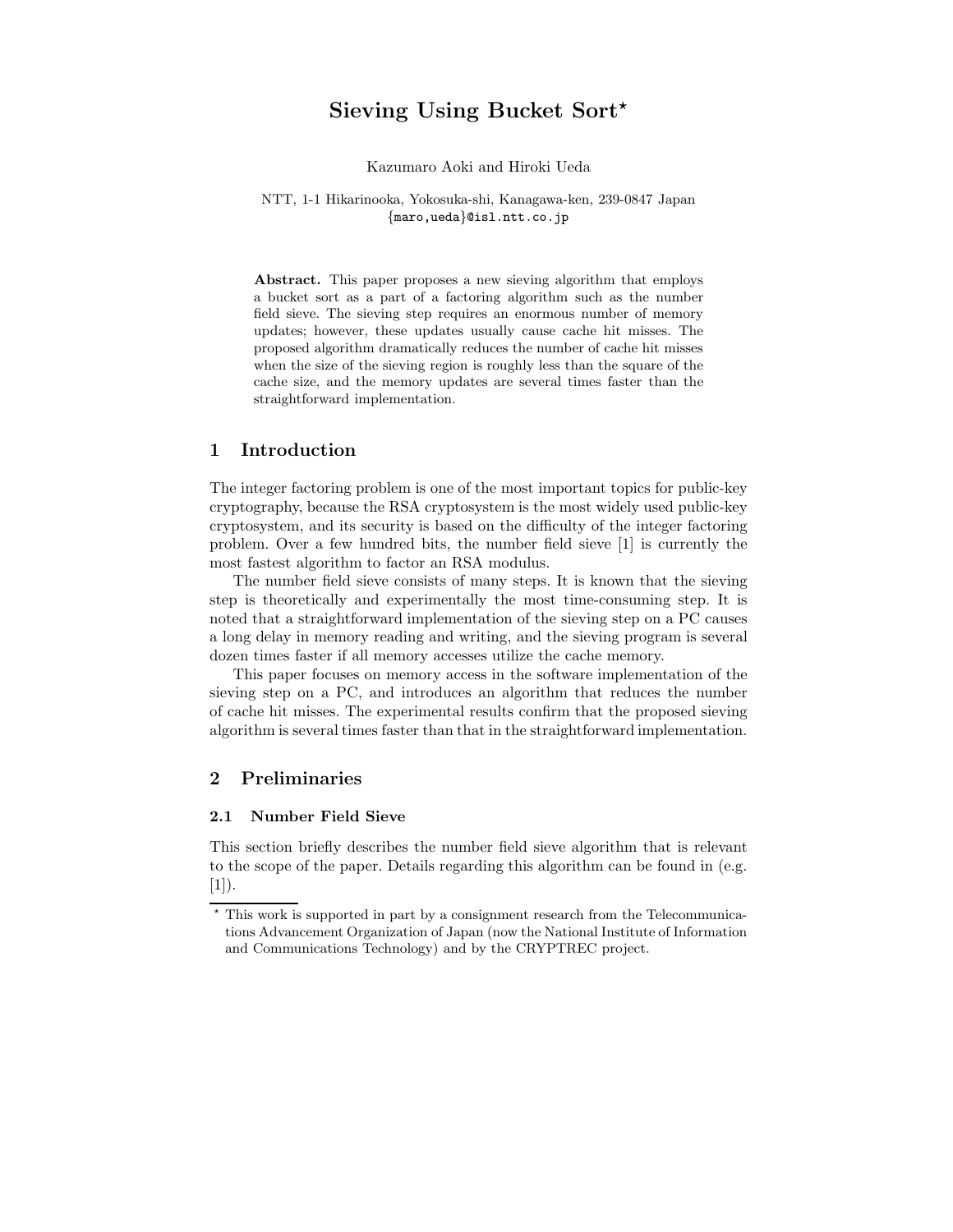Let  $N$  be a composite number and it will be factored. Find an irreducible polynomial  $f(X) \in \mathbb{Z}[X]$  and its root M such that  $f(M) \equiv 0 \pmod{N}$ . The purpose of the sieving step is to collect many coprime pairs  $(a, b) \in \mathbb{Z}^2$  such that  $N_R(a, b) = |a + bM|$  is  $B_R$ -smooth and  $N_A(a, b) = |(-b)^{\deg f}f(-a/b)|$  is  $B_A$ -smooth<sup>1</sup>. Such a coprime,  $(a, b)$ , is called a *relation*.

We describe the line-by-line sieve (hereafter we simply referred to as *line* sieve) as Algorithm 1, and it is the most basic algorithm used to find relations. Hereafter, we omit the details on the algebraic side, because very similar algorithms are used for the algebraic side. Algorithm 1 assumes that  $2H_a$  elements are allocated for array S. The sieving region may be divided if  $2H_a$  is greater than the suitable size for the implementation platform. The size of each element,  $S[a]$ , is typically 1 byte, and the base for  $\log p$  is selected such that it does not to exceed the maximum representable value of  $S[a]$ . In Step 8 in the inset,

Algorithm 1 (line sieve for rational side (basic version)). 1: for  $b \leftarrow 1$  to  $H_b$ 2: for all  $a(-H_a \le a < H_a)$ , initialize  $S[a]$  to  $\log N_R(a, b)$ 3: for prime  $p \leftarrow 2$  to  $B_R$ 4: Compute  $a \geq -H_a$  as the first sieving point depending on b and p 5: while  $a < H_a$ 6:  $S[a] \leftarrow S[a] - \log p$ 7:  $a \leftarrow a + p$ 8: Completely factor  $N_R(a, b)$  for all a if  $S[a] <$  some threshold

the threshold is determined by considering the error generated by the logarithm rounded to the nearest integer in Steps 2 and 6, and the omission of prime  $\text{powers}^2$ .

#### 2.2 Large Prime Variation

If  $B_R$  is close to or greater than  $H_a$ , the while-loop in Step 5 is hardly activated, and the first sieving point computation in Step 4 may dominate the sieving time. For this case, we can use the large prime variation. The changes compared to the basic version are as follows:

- 1. Set the bound for p at Step 3 to  $B_R^L$  (  $\langle B_R$ ).
- 2. Relax the threshold at Step 8 in Algorithm 1.

The faster the primality testing and factoring for small integers greater than  $B_R^L$ become available, the more relaxed the threshold can become.

<sup>&</sup>lt;sup>1</sup> "x is y-smooth" means that all prime factors of x are less than or equal to y.

<sup>&</sup>lt;sup>2</sup> By regarding prime power  $p^e$  as prime and log  $p^e$  as log p, prime powers can be easily incorporated into Algorithm 1.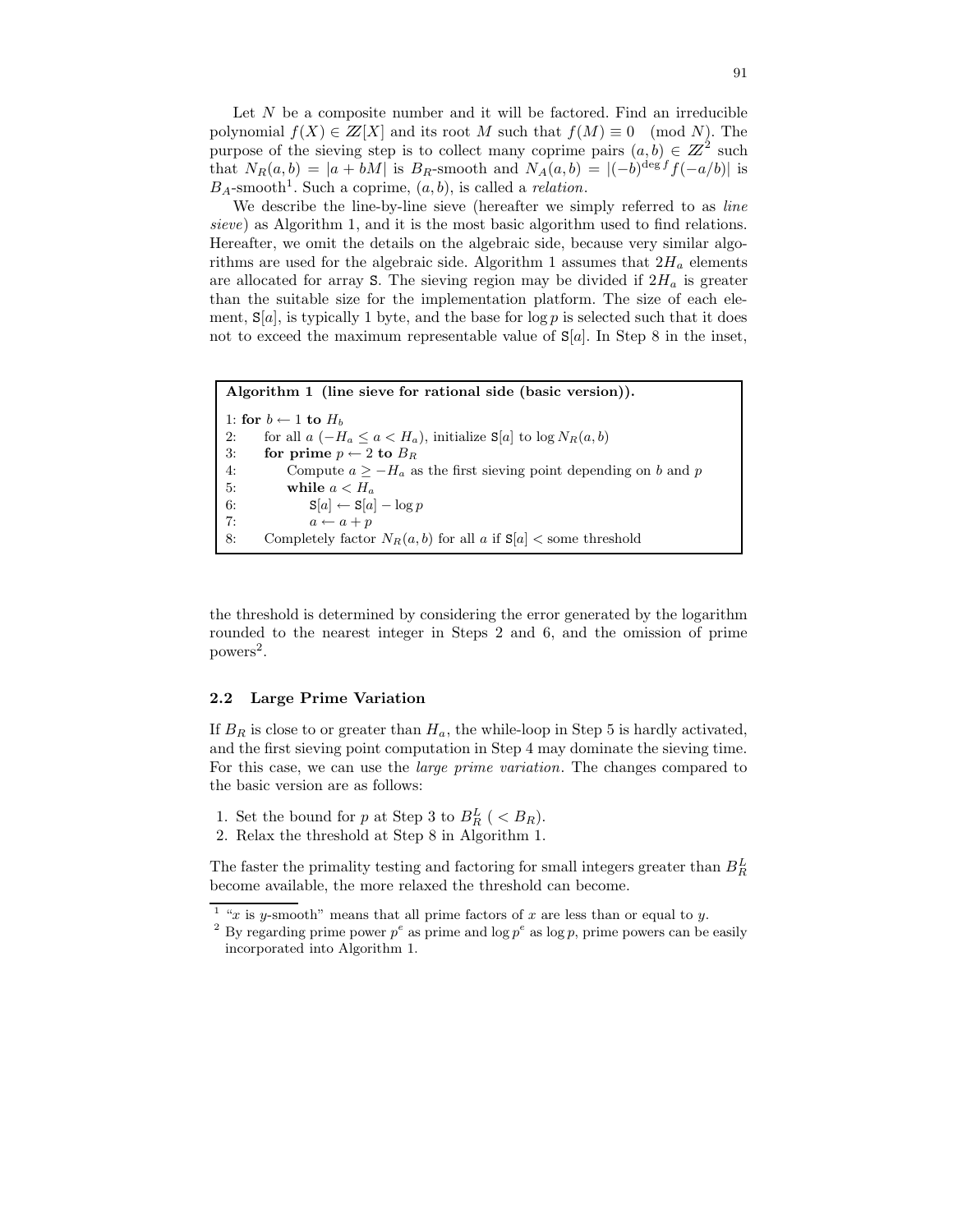Based on the experience, the most time-consuming part in large prime variation is reading and writing to memory to update  $S[a]$  in Step 6. This paper optimizes the memory read/write process.

#### 2.3 Memory Latency of a PC

Recent PCs have incorporated cache memory, and cache memory can usually be classified into several levels. A low level cache represents fast access but low capacity. For better understanding, we provide an example. Let us consider the Pentium 4 memory characteristics for logical operations performed by general purpose registers as shown in Table 1.

|                              | Line size | Size   | Latency                                                                                     |
|------------------------------|-----------|--------|---------------------------------------------------------------------------------------------|
| Register                     | (4B)      | 32B    | $\frac{1}{2}$ processor cycle                                                               |
| Level 1 cache                | 64 B      | $8$ KB | 2 processor cycles                                                                          |
| Level 2 cache $64B+64B512KB$ |           |        | 7 processor cycles                                                                          |
| Main memory                  |           |        | $(4 \text{ KB}) \approx 1 \text{ GB} 12 \text{ processor cycles} + 6-12 \text{ bus cycles}$ |

Table 1. Pentium 4 Northwood [2, p.1-17,1-19,1-20]

The memory system in a PC is constructed to provide good performance for continuous address access, that is, random address access is very poor. A line sieve algorithm updates  $S[a]$  by step p in Step 6 in Algorithm 1. When p is greater than the size of cache memory, the updates seem to be random access. A read from the main memory requires at least  $12 + 6 \times (2.53/0.533) = 40.5$ processor cycles, where the Pentium 4 frequency is 2.53GHz and FSB is 533 MHz, according to Table 1. However, the user probably feels that the time required for main memory access requires more processor cycles. An experiment shows that the time for a random read from the main memory requires several hundred processor cycles.

#### 2.4 Previous Work

Sieving can be considered as waiting for memory because other steps in the innermost loop are small and very simple, according to Steps 5 to 7 in Algorithm 1. To overcome cache hit misses, [3] proposed the block sieving algorithm. There are two differences between the basic version of the line sieve in Algorithm 1 and the block sieving algorithm: the addition of Algorithm 2 between Steps 2 and 3, and the initial  $p$  in Step 3 is modified to the smallest prime greater than  $B_R^S$ . The block sieving algorithm classifies factor base primes into smallish primes  $(\in (0, B<sup>S</sup>])$  and *largish primes*  $(\in (B<sup>S</sup>, B<sup>L</sup>])$ , and updates each small region whose size is  $H_a^S$  by smallish primes. To achieve better performance,  $H_a^S$  and  $B_R^S$  are set to approximately the size of the cache memory. Note that the computation of the first sieving point in Step 3 in Algorithm 2 can be omitted if the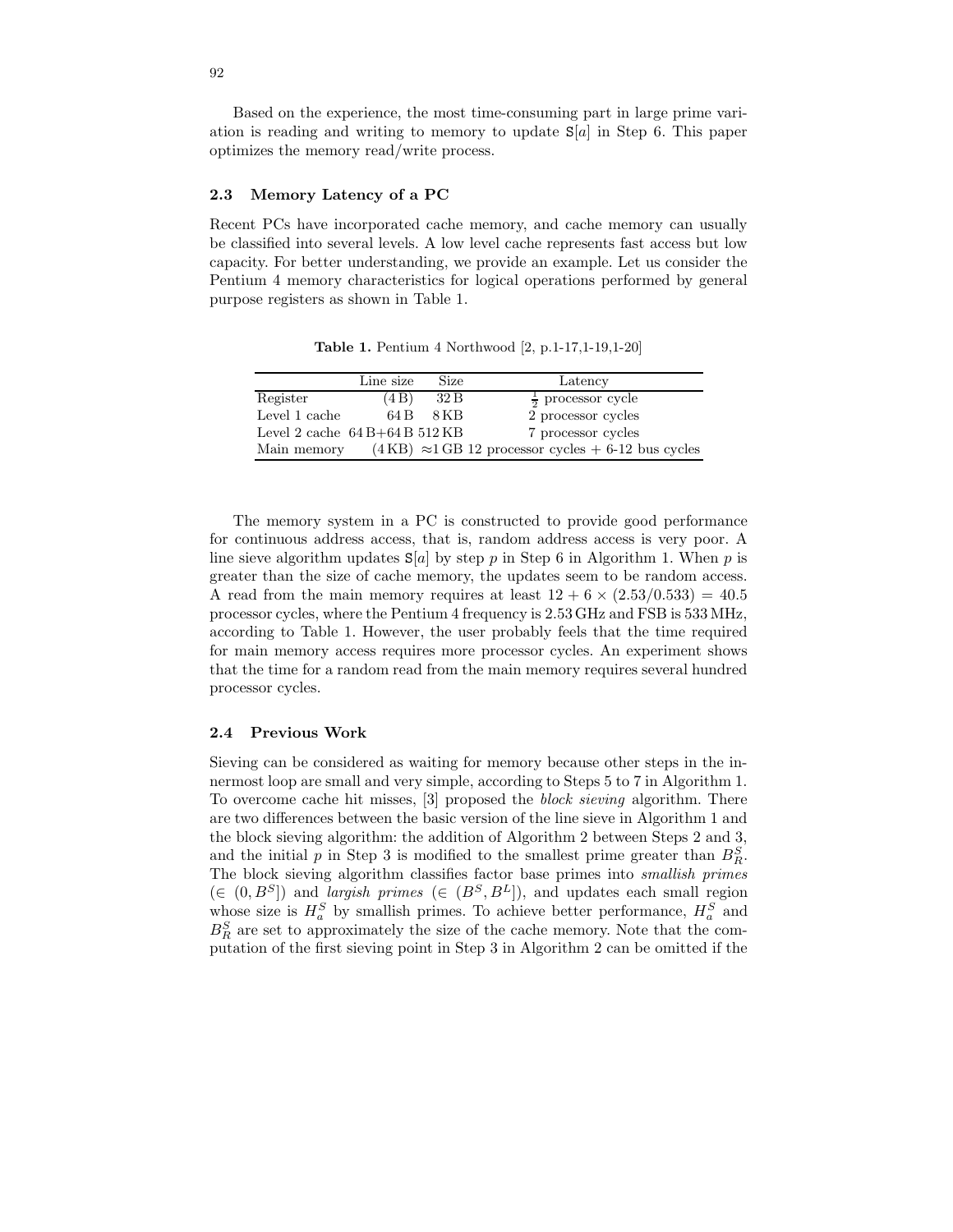Algorithm 2 (Additional steps from line sieve to block sieving algorithm). 1: for  $a^S \leftarrow -H_a$  to  $H_a$  step  $+H_a^S$ 2: for prime  $p \leftarrow 2$  to  $\overline{B_R^S}$ 

3: Compute  $a \geq a^S$  as the first sieving point

4: while  $a < a^{\overline{S}} + H^S_a$ 

$$
5: \qquad \qquad \mathbf{S}[a] \leftarrow \mathbf{S}[a] - \log p
$$

```
6: a \leftarrow a + p
```
last sieving point computed in Step 4 is available. Focusing on the memory hierarchy, the performance of the sieving step may be better optimized in order to consider more parameters in classifying smallish primes in some environments.

# 3 Sieving Using Bucket Sort

The number of cache hit misses for smallish primes greatly decreases using the block sieving algorithm described in Sect. 2.4; however, the sieving for largish primes still generate many cache hit misses. This section describes the reduction in the number of cache hit misses for largish primes using the bucket sorting algorithm [4, Sect. 5.2.5].

As mentioned in Sect. 2.3, memory updates between close addresses are not penalized, and the  $log p$  minuses which are memory update operations are commutative. Sorting  $(a, \log p)$  using key a can reduce the number of cache hit misses; however, the sorting should be done very quickly, because the number of  $S[a]$ updates is roughly  $2H_a(\log \log B^L - \log \log B^S)$ , that is, it is almost linear to  $H_a$ . While complete sorting is not required and recent PC models have very large memory capacity, we use the bucket sorting algorithm to address this issue.

## 3.1 Proposed Algorithm

The proposed algorithm replaces the largish prime sieving in Algorithm 1, that is, the algorithm has the same function as Algorithm 1 for sieving largish primes.

The algorithm is based on bucket sorting. Let  $n$  be the number of buckets, and r be  $\lceil \frac{n_{\rm S}}{n} \rceil$ n , where  $n_s$  denotes the number of elements in S. Note that  $n_s = 2H_a$ for Algorithm 1. The algorithm comprises the continuous runs of Algorithms 3 and 4.

Algorithm 3 throws  $(a, \log p)$  in the buckets, and Algorithm 4 updates  $S[a]$ using the elements in the buckets.

#### 3.2 Why Can Proposed Algorithm Hit Cache Memory?

Figure 1 forms the basis for the following discussion. We first consider Algorithm 4. All elements in a bucket will only updates the memory in range  $r$ .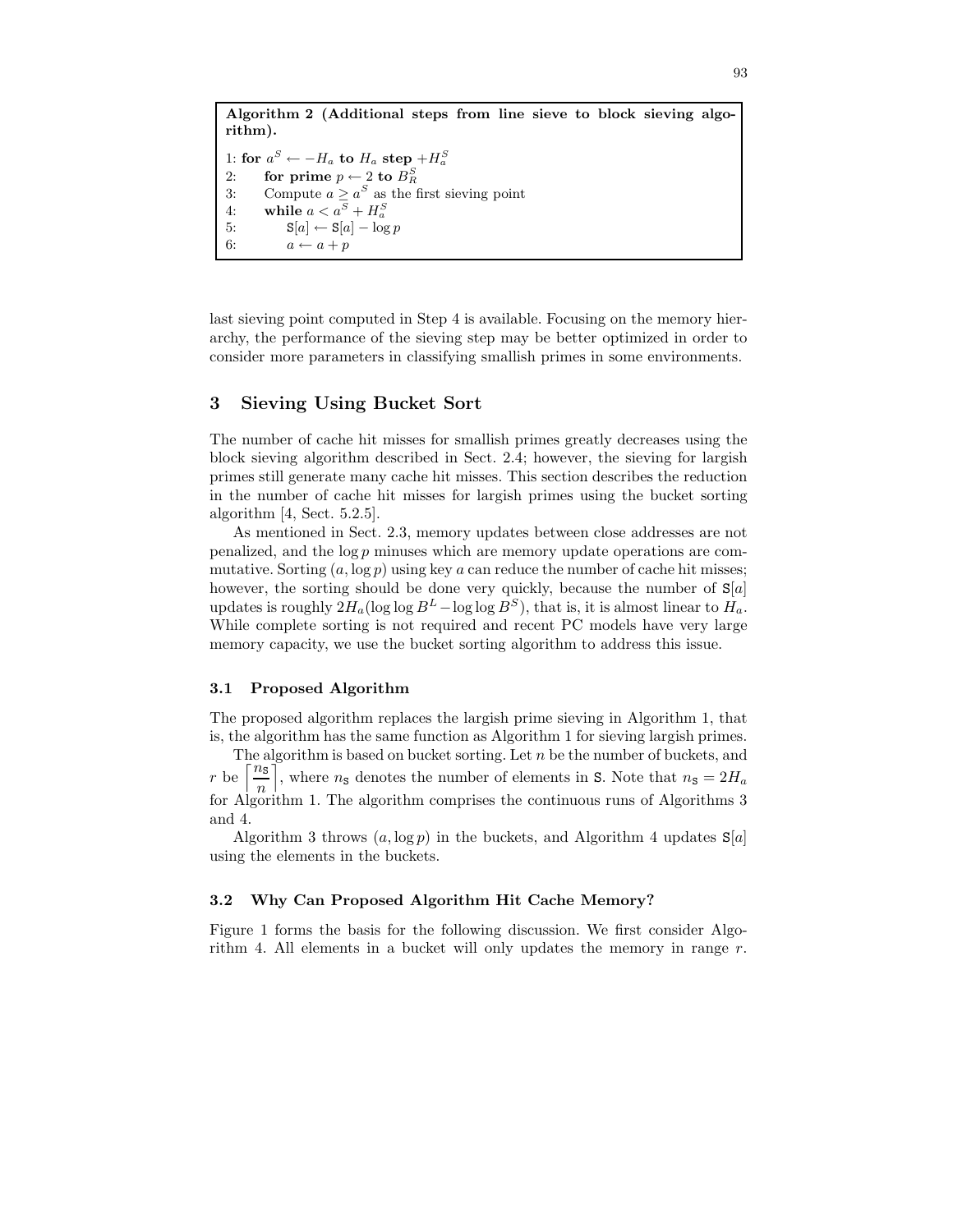# Algorithm 3.

1: Let all buckets empty 2: **for prime**  $p \leftarrow B_R^{\overline{S}} + 1$  **to**  $B_R^L$ <br>3: Compute  $a \ge -H_a$  as the first sieving point 4: while  $a < H_a$ 5: Store  $(a, \log p)$  to the  $\left| \frac{a + H_a}{a} \right|$ r k th bucket 6:  $a \leftarrow a + p$ 

| Algorithm 4.                                                                                                                                         |  |
|------------------------------------------------------------------------------------------------------------------------------------------------------|--|
| 1: for all buckets that are numbered $i$ $(0 \leq i < n)$<br>for all $(a, \log p)$ in the bucket i<br>2:<br>$S[a] \leftarrow S[a] - \log p$<br>$-3:$ |  |



Fig. 1. Memory usage for buckets and S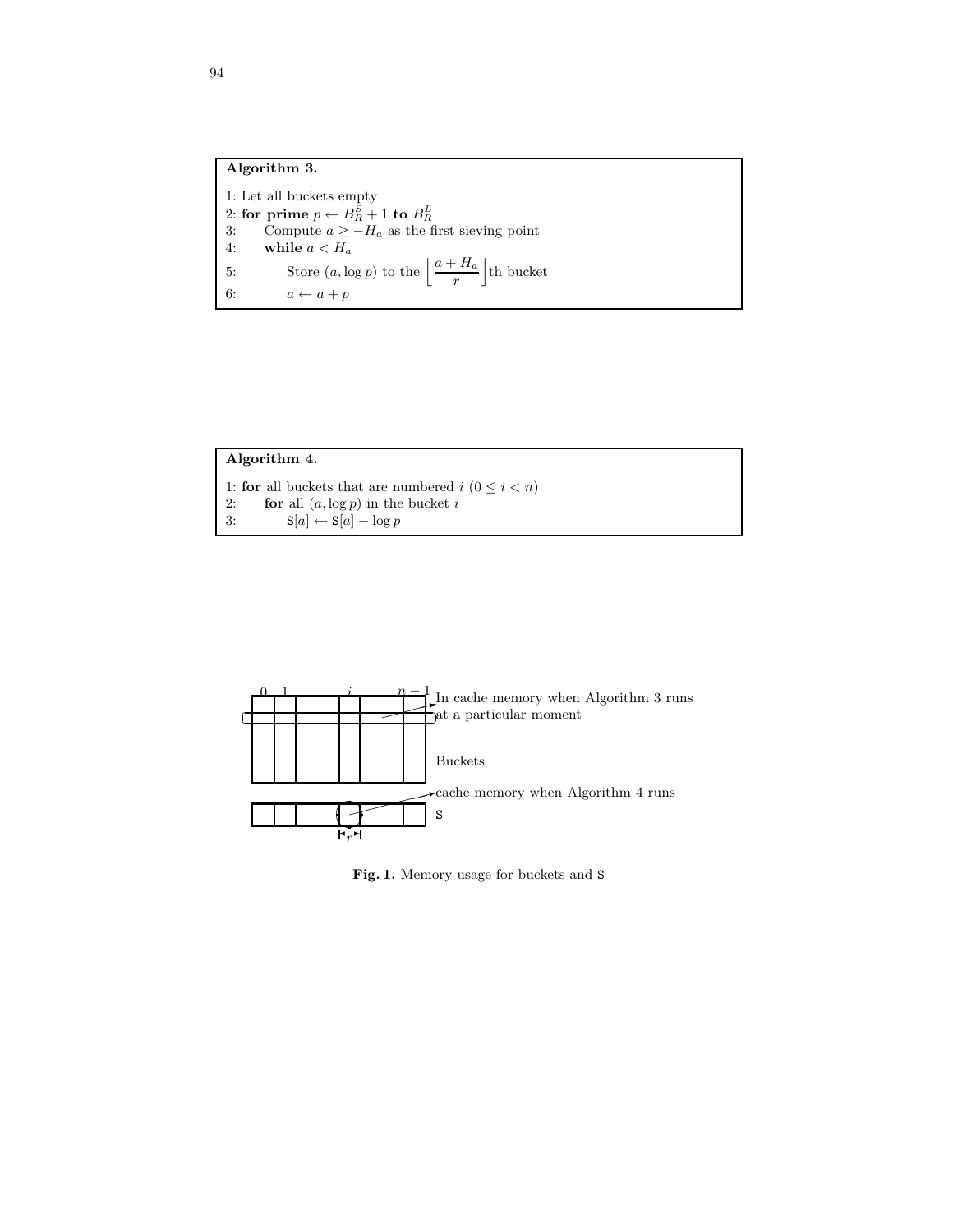Thus,

$$
r \times (\text{Size of each } \mathbf{S}[a]) \le (\text{Size of cache memory}) \tag{1}
$$

should hold. Next, we consider Algorithm 3. For each bucket, the addresses for memory writes are continuous. It is sufficient if

$$
n \times (\text{Size of cache line}) \le (\text{Size of cache memory}) \tag{2}
$$

holds. Note that the cache memory can only be updated in units called cache lines. We assume that the size of  $(a, \log p)$  is less than the size of a cache line. When combining  $(1)$  and  $(2)$ , n exists if

$$
n_{\mathbf{S}} \times (\text{Size of each } \mathbf{S}[a]) = (\text{Size of } \mathbf{S}[\bullet]) \le \frac{(\text{Size of cache memory})^2}{(\text{Size of cache line})}
$$
(3)

holds.

Let us consider a typical parameter using Table 1. The size of the cache memory is 512KB, and the size of the cache line is 128 B. Therefore, the right hand side of (3) is  $2^{31}$  B. If we allocate each  $S[a]$  as 1 B, then S can occupy up to 2 GB. This means that the proposed algorithm is effective for most PCs. The proposed algorithm increases the number of memory accesses, but dramatically reduces the number of cache hit misses with appropriate prefetching.

#### 3.3 Related Work

[5], which follows the inspiring work [6], independently proposed sieving hardware, which sorts  $(a, \log p)$ . The paper does not consider the cache memory; however, their algorithm is similar in that *sieving* is converted to *sorting*.

## 4 Optimizations and Improvements

This section considers optimization techniques and improvements to the proposed algorithm.

#### 4.1  $(a, \log p)$  Size Reduction

The size of a stored in a bucket can be reduced.  $a' = a + H_a \text{ mod } r$  is sufficient to recover a, because  $a = ir + a' - H_a$  for the *i*th bucket.

Moreover, the number of bits for  $\log p$  can be reduced to 1 bit, because  $(a, \log p)$  can be generated in ascending order on p and  $\log p$  in a bucket increases very slow.

#### 4.2 Number of Buckets

For efficient computation of Step 5 in Algorithm 3 and the technique described in Sect. 4.1, r should be a power of 2 on most PCs.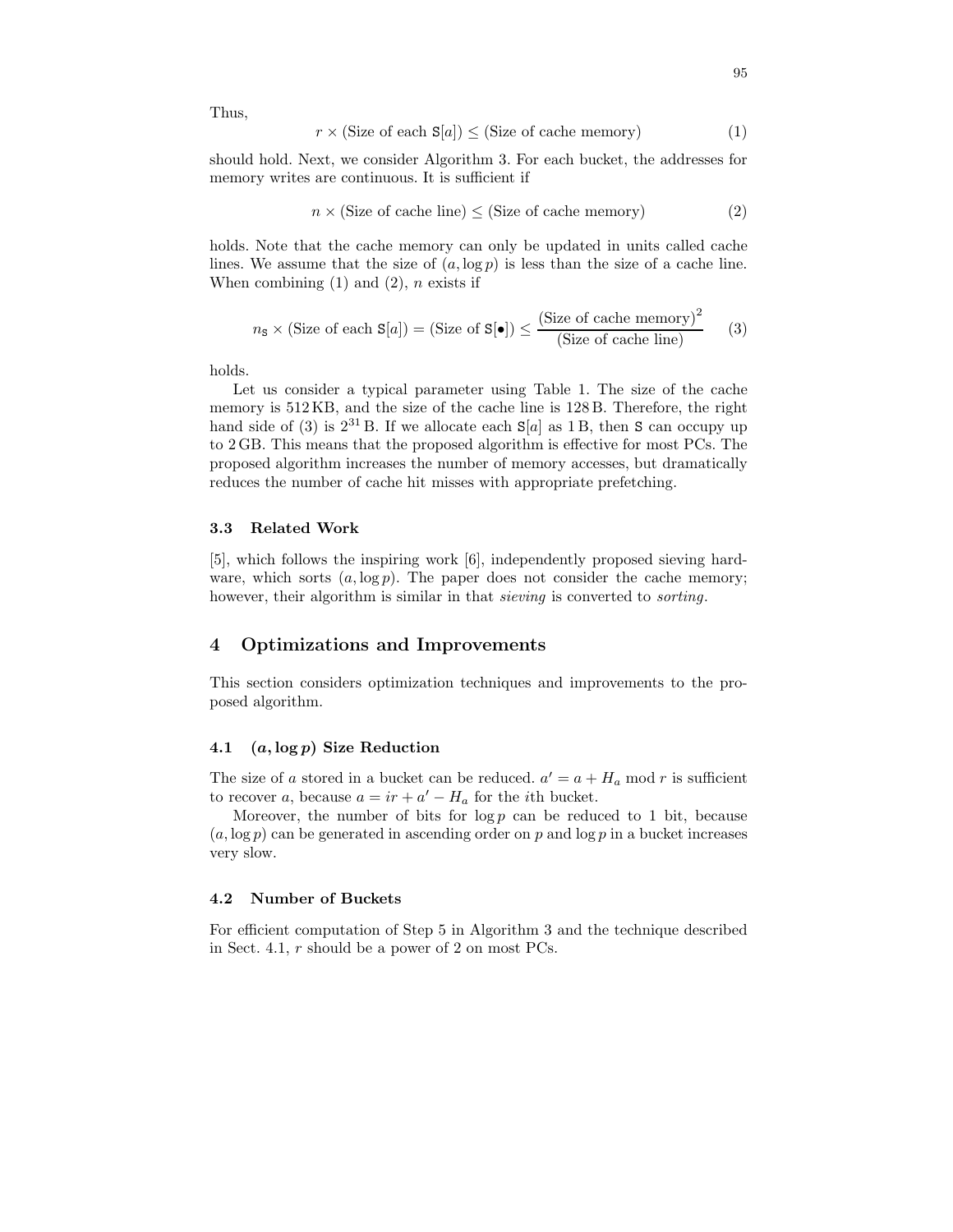#### 4.3 Hierarchical Buckets

Considering the idea of radix sort and cache hierarchy, Algorithm 4 can be modified to Algorithms 3 and 4 using smaller buckets.

#### 4.4 Reduction in Memory for Buckets

Consider the case that a PC does not have enough memory to allocate buckets to store all  $(a, \log p)$ s. Whenever a bucket is full at Step 5 in Algorithm 3, call Algorithm 4 and empty the buckets.

#### 4.5 Reduction in Sieving Memory S

First, perform sieving for largish primes using Algorithms 3 and 4. When executing Algorithm 4, smallish prime can be sieved between Steps 1 and 2. In the ith bucket, a is in  $[ir - H_a, (i+1)r - H_a)$ . Thus, r elements for  $S[a]$  are sufficient for the ith bucket.

Note that this idea cannot be used with the idea described in Sect. 4.4.

## 4.6 Bucket Reuse for Trial Division

The trial sieving algorithm [7] was proposed to reduce the time in Step 8 in Algorithm 1. The algorithm acts almost the same as the sieving algorithm discussed above, but it only considers a small set of  $(a, b)$ . When filling buckets in Algorithm 3, store p in addition to  $(a, \log p)$ , and the buckets can be used for trial sieving. This can reduce the computational cost of the first sieving points for largish primes. However, storing  $p$  probably doubles the memory allocation for the buckets. It may be a good idea to avoid storing small primes that are classified as largish primes.

#### 4.7 Application to Lattice Sieve

The idea behind the proposed algorithm can be applied to any algorithm if the memory update operation is commutative. There are no problems in using the proposed algorithm for the lattice sieve.

#### 4.8 Tiny Primes

[8, p.334] suggests that  $S[a]$  is initialized by the logarithm of tiny primes. It can be efficiently achieved by the following idea. First, compute the sieving pattern for tiny primes, which are less than  $B<sup>T</sup>$ , and their small powers. Once the pattern is computed, the initialization of  $S[a]$  can be done by duplicating the pattern by adjusting the correct starting position.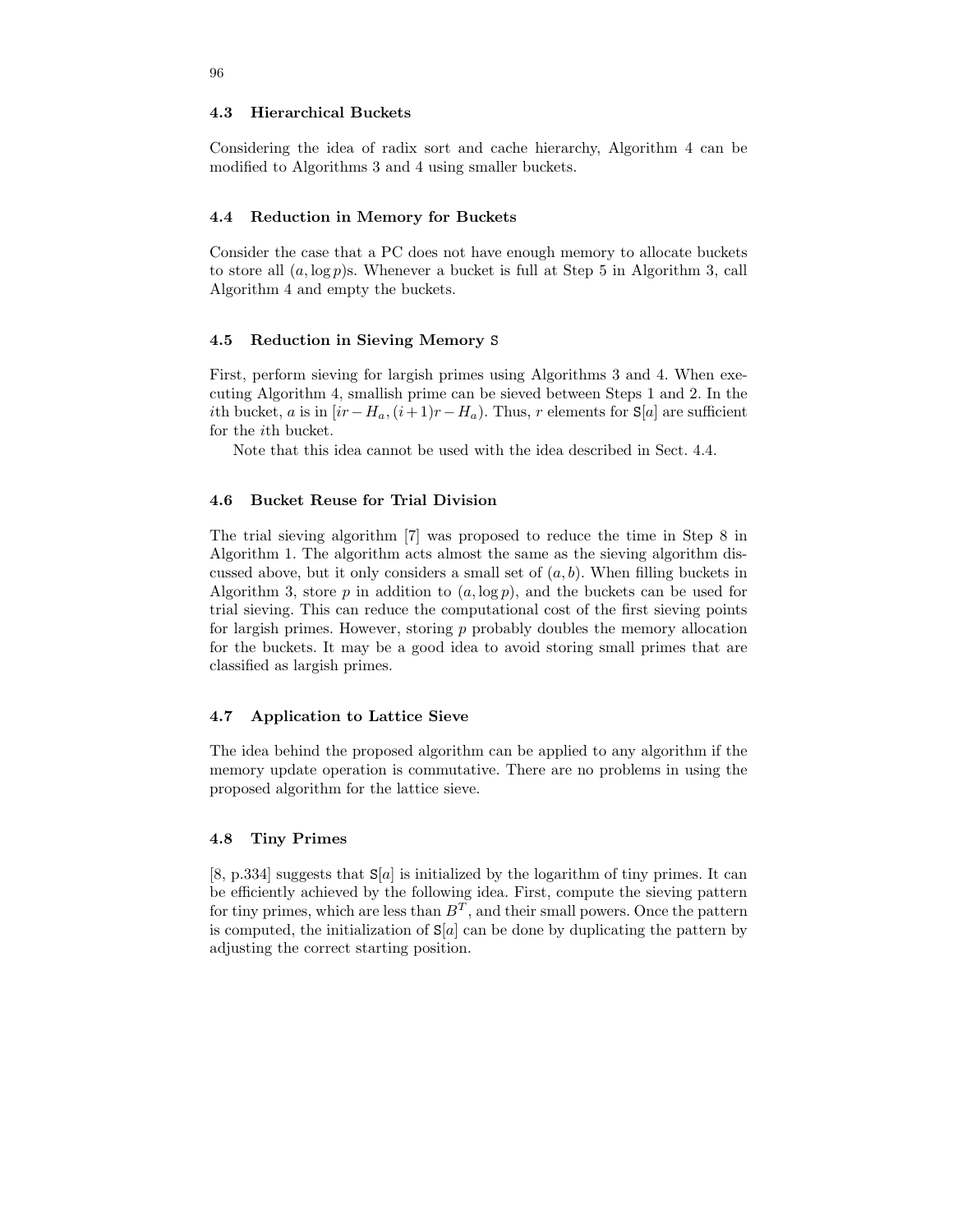# 5 Implementation on Pentium 4

We implemented Algorithms 3 and 4 in the lattice sieve using all the techniques in Sect. 4 except for Sect. 4.4 and last haf of Sect. 4.1 on a Pentium 4 (Northwood) with 1 GB main memory and 533MHz FSB. The specifications are the same as those described in Table 1. The prime bounds are described in Table 2. These names are from [9]. We tried to obtain the best Bs using the factor base

Table 2. Prime Bounds and Algorithms

| Range | Name                                               | Algorithm                                                       |
|-------|----------------------------------------------------|-----------------------------------------------------------------|
|       | $p \leq B^T$ p: Tiny prime Sieving pattern         |                                                                 |
|       | $BT < p \le BS$ p: Smallish prime Block sieving    |                                                                 |
|       | $B^S < p \leq B^L$ p: Largish prime Bucket sorting |                                                                 |
|       |                                                    | $B^L < p \leq B$ p: Large prime Primality testing and factoring |

parameter for c158 as described in [10].

#### 5.1 Parameter Selection

We assign 1 B for  $\log p$  and 4 B for each  $(a, \log p)$ , because the smallest memory read and write unit is 1 B and the basic memory data unit is 4 B for the Pentium 4.

On the factorization of c158, the sieving rectangle was  $2H_c \times H_d = 2^{14} \times 2^{13}$ . To translate the rectangle to a line sieve case, we can interpret  $2H_a = 2^{14} \times 2^{13} =$  $2^{27}$ . The large primes in each relation and the values of  $B_R^L$  and  $B_A^L$  are unclear. Therefore, we select two large primes for both sides in each relation, and set  $B_R^L = 30 \times 10^6$ ,  $B_A^L = 0.9 \times Q$ , and  $B_R^S = B_A^S = 512 \times 2^{10}$ , where Q denotes the special-Q according to our factoring code, the primality testing for large prime products, factor base bound for the line sieve, and the size of level 2 cache. We tried the depths of 1, 2, and 3 for the hierarchical buckets with all powers of 2 for  $r$ , and found that the best hierarchy depth is 2. Surprisingly, the best  $rs$  are not the combination of the size of the level 2 cache and level 1 cache, but 2 MB and 256 KB.

Next, we tried to find the best  $B_R^S$  and  $B_A^S$ . Based on dozens of experments, we find that  $B_R^S = 2H_c$  and  $B_A^S = 5H_c$  achieve almost the best performance.

*Remark* 1 We sieve prime powers less than  $\sqrt{B^L}$ , and select  $B_R^T = B_A^T = 5$ .

- Remark 2 We classify smallish primes into small sets taking into account the size of the caches and sieving range.
- Remark 3 After executing Algorithm 3, the numbers of elements in each bucket are roughly the same. We found that a 2% difference is the largest in our experiments.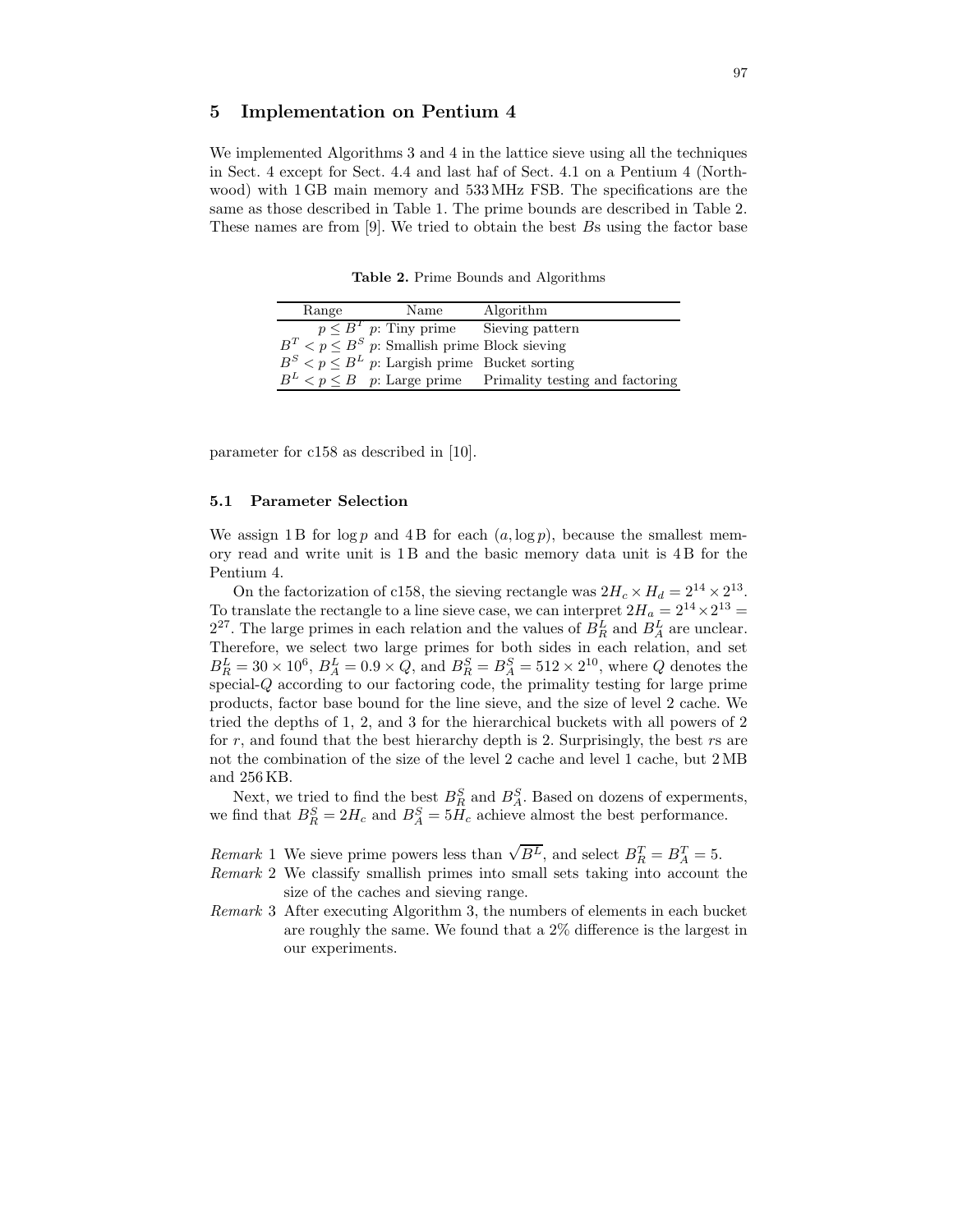Remark 4 We used base-2 Solovay-Strassen primality testing [11, pp.90–91], and  $\rho$  [11, pp.177–183] and SQUFOF [11, pp.186–193] as the factoring algorithm for large primes.

## 5.2 Factoring Example

We factor 164-digit cofactor  $c164$  in  $2^{1826}+1$  using GNFS, and 248-digit cofactor  $c248$  in  $2^{1642} + 1$  using SNFS employing the above implementation. Refer to the Appendix for detailed information. The parameters used in the factoring of c164 and c248 are summarized in Table 3. For comparison purposes, Table 3 also includes the parameters used in the factoring of RSA-512 [12].

Table 3. Factoring Parameters for Lattice Sieve

|                                                                           |  |  |  |  |  | $H_c$ $H_d$ $B_R^L$ $B_A^L$ B max sp-Q #sp-Q #LP rel/MY |                                                      |        |
|---------------------------------------------------------------------------|--|--|--|--|--|---------------------------------------------------------|------------------------------------------------------|--------|
| c164 $16K8K40m0.95Q4g$                                                    |  |  |  |  |  |                                                         | $194 \text{ m}$ $8.2 \text{ m}$ $2+2$ $29 \text{ k}$ |        |
| $c248$ 16 K 8 K 0.95 Q 100 m 4 g                                          |  |  |  |  |  |                                                         | $200 \,\mathrm{m}$ 10.2 m $2+2$                      | $-22k$ |
| RSA-512 4K 5k 16M 16M 1g                                                  |  |  |  |  |  | $15.7 \text{ m}$ 308 m $2+2$ 14 k                       |                                                      |        |
| k: $10^3$ , K: $2^{10}$ , m: $10^6$ , M: $2^{20}$ g: $10^9$ , G: $2^{30}$ |  |  |  |  |  |                                                         |                                                      |        |

rel/MY: Generated relations per MIPS year

The proposed siever yields more relations per MIPS year despite that c164 is larger than RSA-512. However, a straightforward comparison should be avoided because the characteristics of computers used for the above factoring are quite different, and MIPS is not optimal for comparing the sieving complexity.

- Remark 1 The lattice siever used for RSA-512 is intended to factor RSA-130 [12, Sect. 3.2].
- Remark 2 We timed MIPS using the output of a "BYTE benchmark." We obtained 3969679.6 lps for Dhrystone 2 without register variables. Thus, MIPS is computed by 3969679.6/1767  $\approx$  2246.6. This number is used for c164 and c248 in column rel/MY.
- Remark 3 We noticed that numbers larger than RSA-512 such as RSA-576 are already factored using GNFS [13] and that their siever seems faster than one that was used for RSA-512. However, not enough information is provided to estimate the timings. We used the records that were published and the largest values [12].

# 6 Conclusion

We proposed a sieving algorithm that cleverly uses the cache memory. The algorithm accelerates the memory update processes in the sieving step to several times faster than that of the simple  $\log p$  subtraction. Moreover, we implemented the proposed algorithm in the lattice sieve on a Pentium 4, and successfully factored a 164-digit number using GNFS, and a 248-digit number using SNFS.

98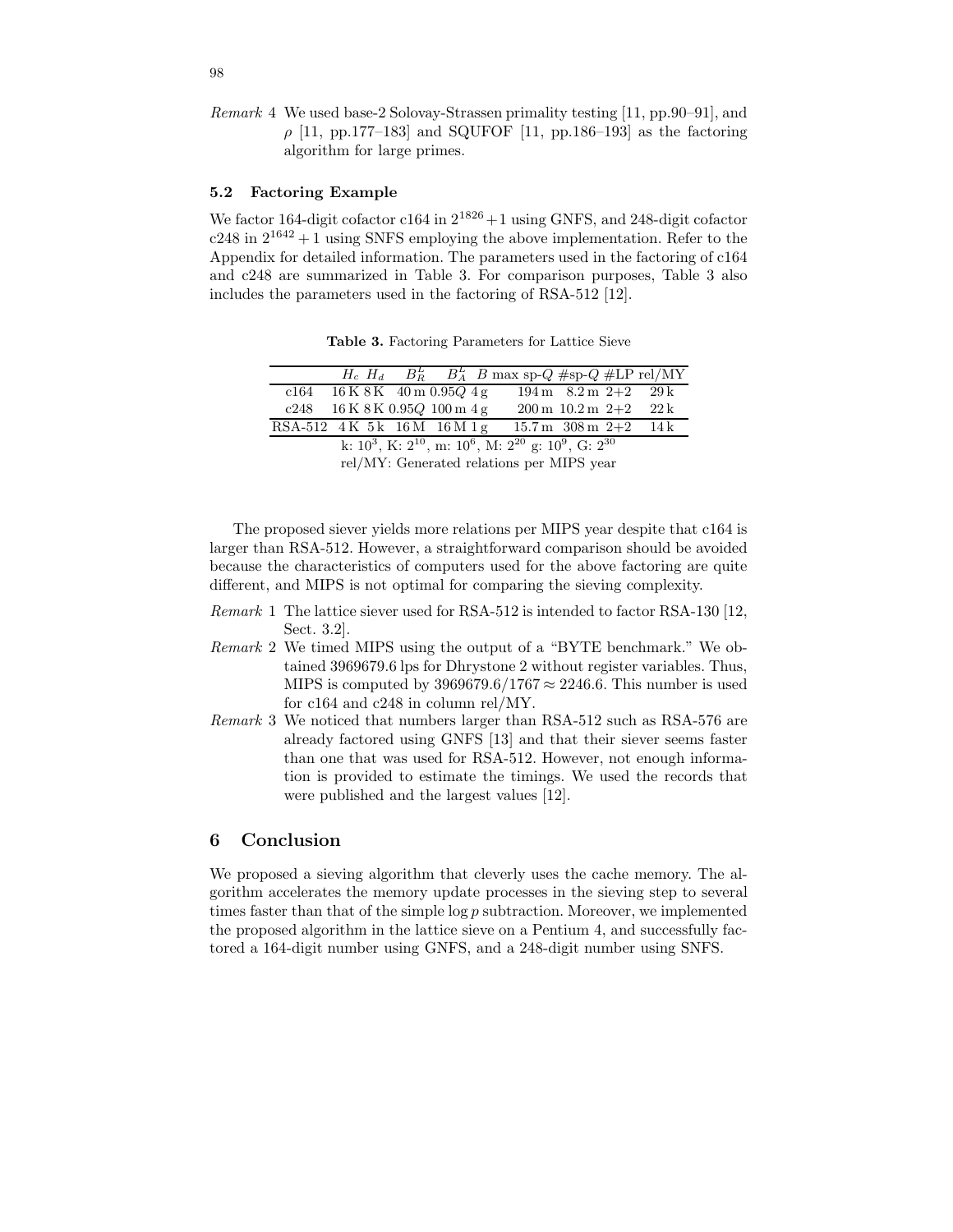# Acknowledgments

The authors gratefully thank Prof. Yuji Kida for fruitful discussions, his ideas regarding Sect. 4.5 and the last half of Sect. 4.6. Moreover, the authors thank him for his contribution in approximating  $B<sup>S</sup>$  in Sect. 5.1. We also thank Dr. Takeshi Shimoyama of Fujitsu Labs and Dr. Soichi Furuya of Hitachi for suggesting a hint for reducing the number of bits for  $\log p$  in Sect. 4.1.

## References

- 1. Lenstra, A.K., Lenstra, Jr., H.W., eds.: The development of the number field sieve. Volume 1554 of Lecture Notes in Mathematics. Springer-Verlag, Berlin, Heidelberg (1993)
- 2. Intel Corporation: IA-32 Intel Architecture Optimization Reference Manual. (2004) Order Number: 248966-010 (http://support.intel.com/design/ pentium4/manuals/248966.htm).
- 3. Wambach, G., Wettig, H.: Block sieving algorithms. Technical Report 190, Informatik, Universität zu Köln (1995) (http://www.zaik.uni-koeln.de/~paper/ index.html?show=zpr95-190).
- 4. Knuth, D.E.: Sorting and Searching. Second edn. Volume 3 of The Art of Computer Programming. Addison Wesley (1998)
- 5. Geiselmann, W., Steinwandt, R.: A dedicated sieving hardware. In Desmedt, Y.G., ed.: Public Key Cryptography — PKC2003. Volume 2567 of Lecture Notes in Computer Science. Springer-Verlag, Berlin, Heidelberg, New York (2003) 254– 266
- 6. Bernstein, D.J.: Circuits for integer factorizaion: a proposal. (available at http: //cr.yp.to/factorization.html#nfscircuit) (2002)
- 7. Golliver, R.A., Lenstra, A.K., McCurley, K.S.: Lattice sieving and trial division. In Adleman, L.M., Huang, M.D., eds.: Algorithmic Number Theory — First International Symposium, ANTS-I. Volume 877 of Lecture Notes in Computer Science., Berlin, Heidelberg, New York, Springer-Verlag (1994) 18–27
- 8. Silverman, R.D.: The multiple polynomial quadratic sieve. Mathematics of Computation 48 (1987) 329–339
- 9. Shamir, A., Tromer, E.: Factoring large numbers with the TWIRL device. In Boneh, D., ed.: Advances in Cryptology — CRYPTO 2003. Volume 2729 of Lecture Notes in Computer Science. Springer-Verlag, Berlin, Heidelberg, New York (2003) 1–26
- 10. Bahr, F., Franke, J., Kleinjung, T.: Factorization of 158-digit cofactor of  $2^{953} + 1$ . (available at http://www.crypto-world.com/announcements/c158.txt) (2002)
- 11. Riesel, H.: Prime Numbers and Computer Methods for Factorization. Second edn. Volume 126 of Progress in Mathematics. Birkh¨auser, Boston, Basel, Berlin (1993)
- 12. Cavallar, S., Dodson, B., Lenstra, A.K., Lioen, W., Montgomery, P.L., Murphy, B., te Riele, H., Aardal, K., Gilchrist, J., Guillerm, G., Leyland, P., Marchand, J., Morain, F., Muffett, A., Putnam, C., Zimmermann, P.: Factorization of a 512 bit RSA modulus. In Preneel, B., ed.: Advances in Cryptology — EUROCRYPT 2000. Volume 1807 of Lecture Notes in Computer Science. Springer-Verlag, Berlin, Heidelberg, New York (2000) 1–18
- 13. Contini, S.: Factor world! (http://www.crypto-world.com/FactorWorld.html) (2002)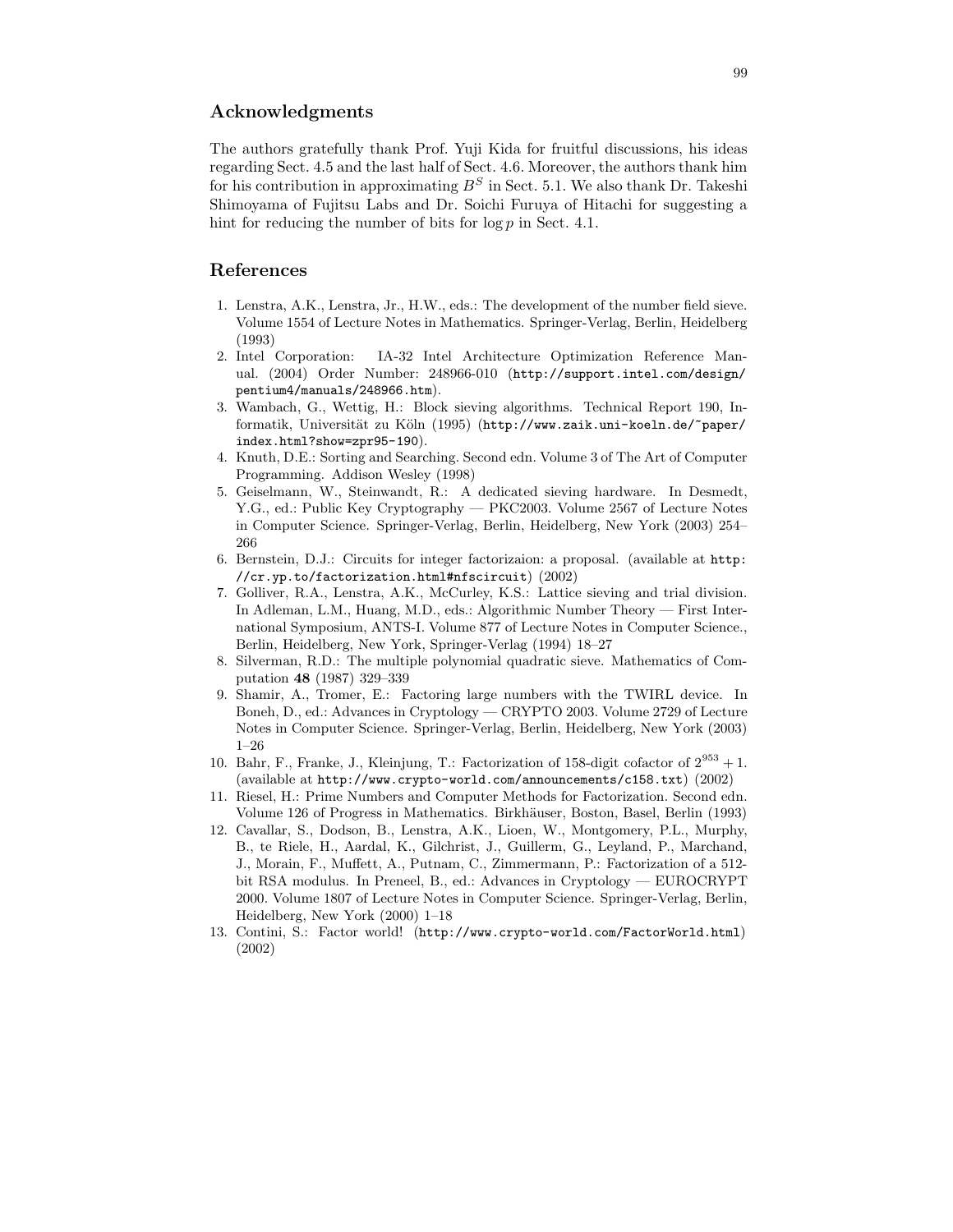- 14. Wagstaff, S.S.: The Cunningham Project. (2003) (http://www.cerias.purdue. edu/homes/ssw/cun/).
- 15. Aoki, K., Kida, Y., Shimoyama, T., Sonoda, Y., Ueda, H.: GNFS164. (http: //www.rkmath.rikkyo.ac.jp/~kida/gnfs164e.htm) (2003)
- 16. Aoki, K., Kida, Y., Shimoyama, T., Sonoda, Y., Ueda, H.: SNFS248. (http: //www.rkmath.rikkyo.ac.jp/~kida/snfs248e.htm) (2004)

# Appendix: Factoring parameters and statistics for c164 and c248

c164 and c248 are selected from Cunningham table [14].

c164 is the 164-digit cofactor of  $2^{1826} + 1$ .  $2^{1826} + 1$  can be trivially factored to 2,  $1826L \times 2$ ,  $1826M$ , where  $2$ ,  $1826L = 2^{913} - 2^{457} + 1$ , and its several factors are already known:

 $2,1826L = 997 \times 2113 \times 10957 \times 46202197673 \times 209957719973$  $\times$  457905185813813  $\times$  9118425814963735020084050069  $\times$  758984045239765414366290480154514089  $\times$  c164

c164 is factored into two primes,  $p68 \times p97$ , where

p68 = 343346448861824465 46273008924242084634327089789559771215864092254849.

 $c248$  is the 248-digit cofactor of  $2^{1642} + 1$ .  $2^{1642} + 1$  can be trivially factored to 2,  $1642L \times 2$ ,  $1642M$ , where  $2$ ,  $1642M = c248 = 2^{821} + 2^{411} + 1$ .  $c248$  is factored into two primes,  $p88 \times p160$ , where

p88 = 75052937460116417664924678548932616036 64038102314712839047907776243712148179748450190533.

We used the polynomials described in Fig. 2 to factor c164 and c248.

```
c164poly =8293702863045600 x^5+ 5627796025215486707 x<sup>4</sup>+ 557524556427309931902111 x<sup>3</sup>+176917216602508818430161036 x^2-13601173202899548432935219131949 x− 12171622290476241497444980012311021
M = 411268775932725752596939184846c248poly =x^6+2x^3+2M = 2^{137}
```
Fig. 2. Polynomials used to factor c164 and c248